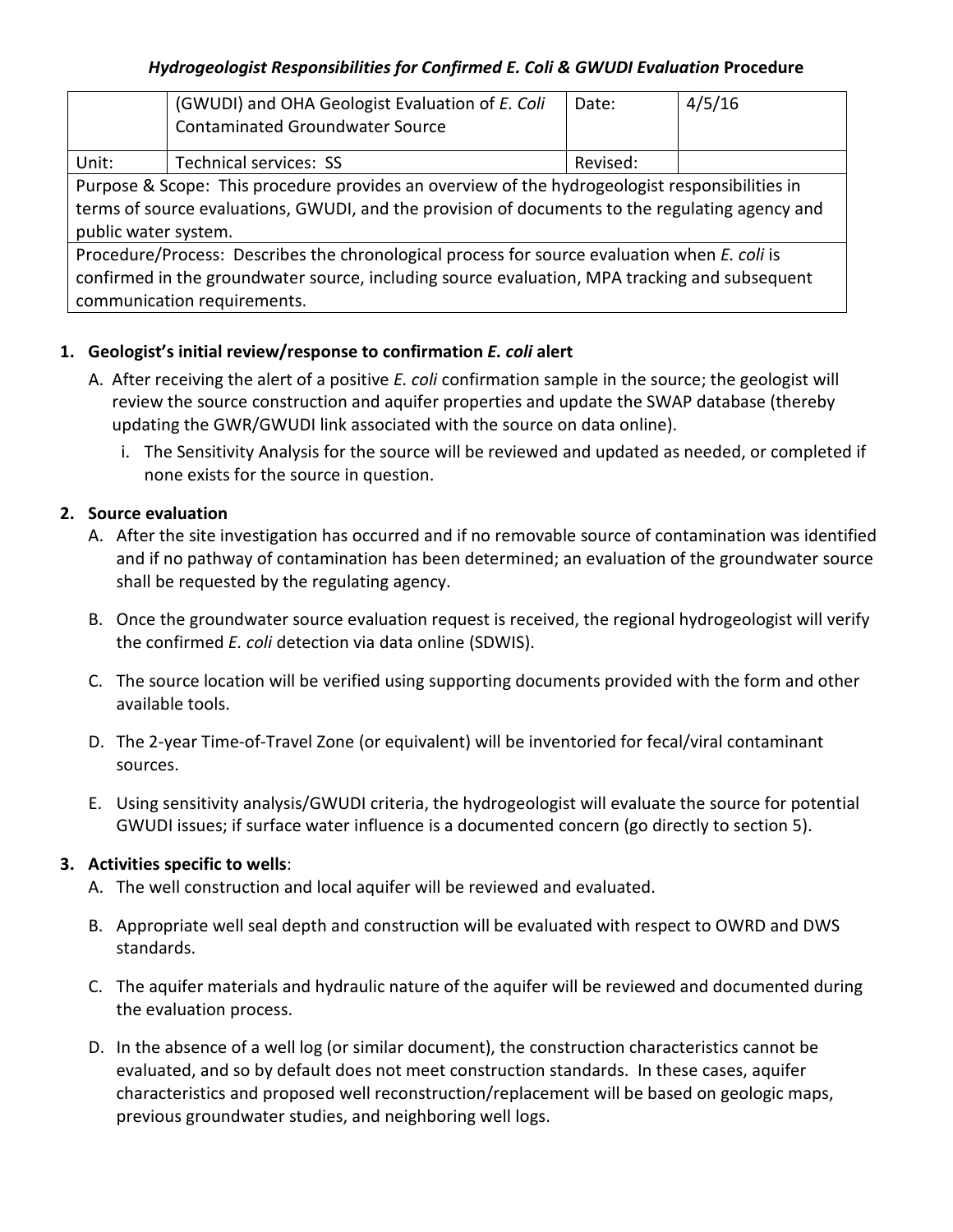- E. In some cases the regional hydrogeologist may accept or require a video-log of the well to determine the competency and depth of the well casing.
- F. If the PWS later produces the verified correct well log, the well construction characteristics may be re-evaluated.

#### **4. Activities specific to springs:**

- A. The spring construction and local aquifer will be reviewed and evaluated.
- B. Spring box construction will be evaluated based on plan review documents and the most recent water system survey.
- C. Aquifer materials, the hydraulic nature of the aquifer, and geologic factors controlling the location of the spring will be evaluated based on geologic maps, previous groundwater studies, neighboring well logs, and any other useful information contained in the water system's file.
- D. If available data is insufficient, a site visit may be necessary to adequately document spring construction and potential surface water influence.
- E. If the geologist is able to perform a site visit and construction related significant deficiencies are identified with the spring source; those will be identified in the Construction Related Significant Deficiency Correction Summary. Those significant deficiencies should be documented in the corrective action letter from the regulating agency. A copy of the corrective action letter shall be submitted to DMCE for tracking purposes. The public water system will be required to correct the identified significant deficiencies within the specified timeframe and restart assessment monitoring to ensure the contamination is no longer present.
- F. Once the review is complete, corresponding answer modules will be filled out and returned to the regulating agency.
	- i. If the source is inadequately constructed, minimum construction requirements will be provided under corrective action for continued use of source-section A. Source reconstruction summary.
	- ii. Optional reconstruction alternatives will be documented in the reconstruction recommendations section; and will state whether an alternative aquifer or construction characteristic is available that would exceed minimum requirements and be more protective of public health. Note that "Optional Reconstruction Recommendations" are not required actions, but could reduce the risk of future viral contamination if implemented.
- **5. Sources being considered for groundwater under the direct influence (GWUDI):** 
	- A. Once the review is complete the hydrogeologist will fill out the form evaluating the source construction, aquifer characteristics, and criteria associated with the MPA requirement. The completed form will then be emailed to the regulating agent and the OHA tech services contact. Please note: **corrective action under the Groundwater Rule cannot be finalized until the nature of the water source is determined via the MPA.**
	- B. The PWS will receive a separate letter from a DWS hydrogeologist explaining the requirements of the microscopic particulate analysis (MPA) testing for GWUDI determination. If the system will continue to serve water from the contaminated source, the required interim corrective action is 4-log disinfection or continuous boil water notice; the regulating agent shall ensure this requirement is met by the PWS.